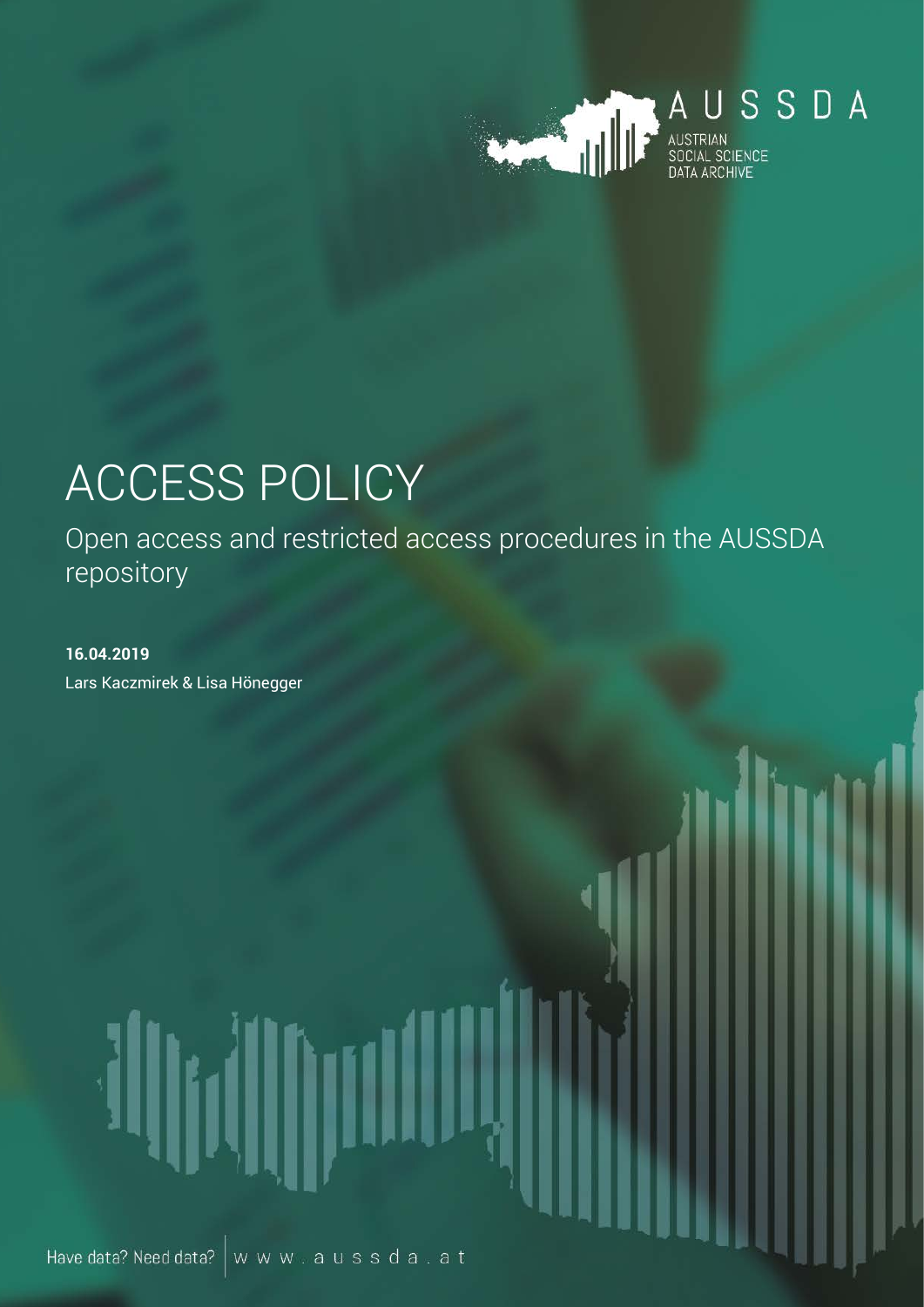

**Date** 16.04.2019

**Version** 1.0

**Distribution** Public

**License**

**Status** draft – commenting phase – testing phase – **implemented**



This work is licensed under a [Creative Commons Attribution 4.0](https://creativecommons.org/licenses/by/4.0/)  [International License.](https://creativecommons.org/licenses/by/4.0/)

Suggested citation **Kaczmirek, L., Hönegger, L, (2019)**. Access policy: Open access and restricted access procedures in the AUSSDA repository. Vienna: AUSSDA - The Austrian Social Science Data Archive.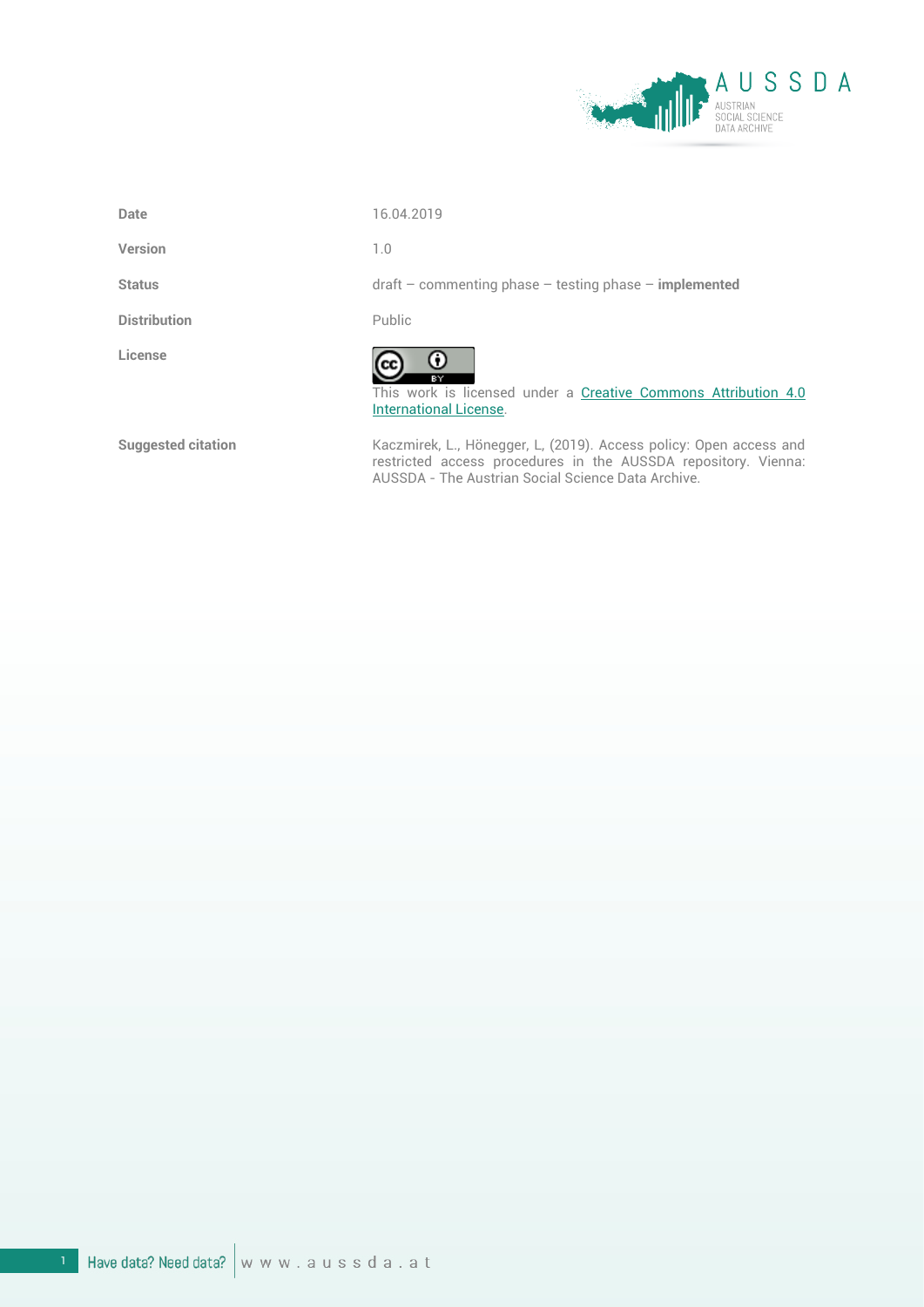

## Purpose of this document

The AUSSDA access policy describes different options on how data is made available in the AUSSDA repository. The different options are designed to meet the various needs of the data depositors. We have implemented access options that meet definitions and demand for open access. In addition, a range of restricted access conditions makes it possible to share scientific use files that are tailored for fast access or to implement access conditions that are based on individual rules.

#### Metadata

Metadata describe available data resources of an archive to facilitate search and cataloguing of data. It offers a systematic overview of the data resources. Open and unrestricted access to metadata is essential for effective data use and reuse. To this end, metadata in the AUSSDA Dataverse are always published under the public domain dedication (CC0 1.0 Universal) and may thus be freely and openly accessed and used by the public.

### Open Access: free and unrestricted data

**When to use this option**: Open access is implemented for data that is published under a Creative Commons Attribution 4.0 International license (CC BY 4.0). This is a suitable access option to reach the broadest audience.

The Open Access option is compliant with the University of Vienna Open Access Policy [\(https://openaccess.univie.ac.at/ueber-open-access/oa-policy-der-uni-wien/\)](https://openaccess.univie.ac.at/ueber-open-access/oa-policy-der-uni-wien/)[1](#page-2-0)

and the "Berliner Erklärung über offenen Zugang zu wissenschaftlichem Wissen"

[\(https://openaccess.mpg.de/Berliner-Erklaerung\)](https://openaccess.mpg.de/Berliner-Erklaerung). Data that is published under this option also meets the definition for free cultural works and the open definition.

**Available access procedure**: Every visitor of the website can view the metadata and click the download button. This triggers a popup that shows the terms of use (incl. the license agreement) and the terms of access. When the user clicks "Accept", the data file is downloaded. A user must accept AUSSDA's Terms of Use and Terms of Access as illustrated in [Figure 1](#page-3-0) before being able to download a file.

**Example in the AUSSDA repository:** Aichholzer, Julian; Kritzinger, Sylvia; Wagner, Markus; Berk, Nicolai; Boomgaarden, Hajo; Müller, Wolfgang C., 2018, "AUTNES Comparative Study of Electoral Systems Post-Election Survey 2017 (AUTNES Edition)", [doi:10.11587/GDBBPJ,](http://dx.doi.org/10.11587/GDBBPJ) AUSSDA Dataverse, V1.

Click the following link to see this option: <https://data.aussda.at/dataset.xhtml?persistentId=doi:10.11587/GDBBPJ>

 $\overline{a}$ 

<span id="page-2-0"></span><sup>1</sup> "The concept of Open Access (OA) stands for unrestricted access to scientific information on the internet at no cost. This includes scholarly publications as well as research data." (University of Vienna, https://openaccess.univie.ac.at/en/about-open-access/)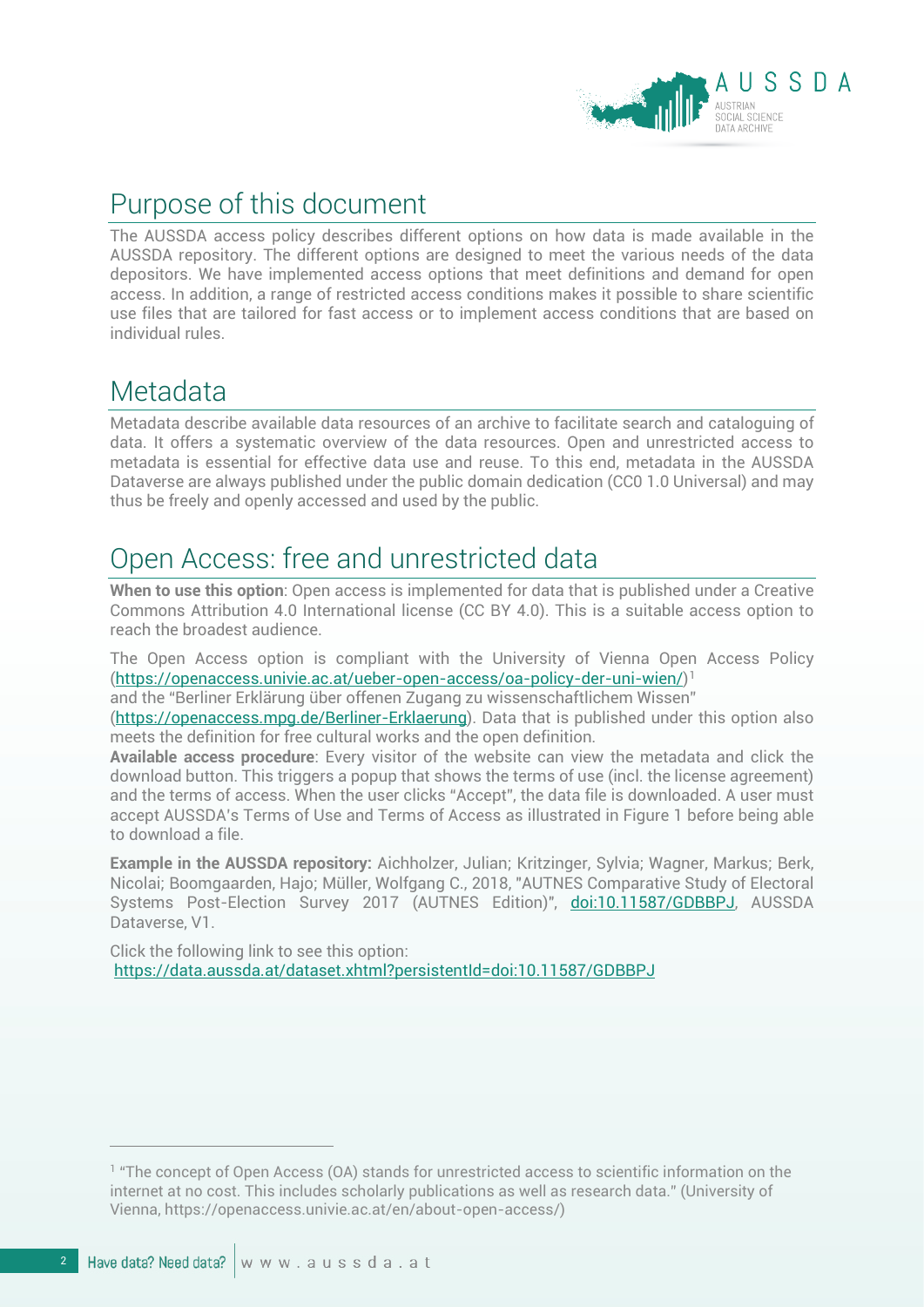

| <b>Download File</b>                                                                                             |                                                                                                        |  |  |  |  |  |
|------------------------------------------------------------------------------------------------------------------|--------------------------------------------------------------------------------------------------------|--|--|--|--|--|
| <b>O</b> Please confirm and/or complete the information needed below in order to download files in this dataset. |                                                                                                        |  |  |  |  |  |
| <b>Terms of Use</b>                                                                                              | $_{\odot}$<br>This work is licensed under a Creative Commons Attribution 4.0 International<br>License. |  |  |  |  |  |
| <b>Terms of Access</b>                                                                                           | By accessing the file you agree to the AUSSDA Terms of Service and Privacy<br>Policy.                  |  |  |  |  |  |
| Cancel<br>Accept                                                                                                 |                                                                                                        |  |  |  |  |  |

<span id="page-3-0"></span>**Figure 1: Users requesting a file must accept the license agreement, as well as AUSSDA's terms of service and privacy policy to access a file. The figure shows the screenshot of a popup after a user clicks the download button.**

### Restricted access: data for scientific use only

**When to use this option**: Restricted access to files for scientific use is implemented for data published under the AUSSDA scientific use license.

Scientific use access is restricted access.

**Available access procedures**: Access to scientific use files (SUF) is implemented as restricted access. Users have to accept the terms (incl. license agreement, terms of service and privacy policy) before being able to download data. There are two variations that differ with respect to how fast data is made available and whether the decision to grant access is automated or a member of the staff needs to be involved.

- (1) Restricted account-based access allows fast access to data. This is possible because the decision to grant or deny access is automated. Every user who meets the predefined criteria of having an account is granted access. Users who do not have an account do not have access to the data. Access is granted to every user who has an account in the AUSSDA repository.
- (2) Restricted controlled access involves a staff member to grant access. The delay in data access is a result of the time required to communicate with the user and get additional information for the decision to grant or decline access and also depends on the volume of data requests.

**Access procedure for restricted account-based access:** This option is available for depositors who want to grant immediate access under the condition that a user accepts the license agreement, terms of service and privacy policy. This option is fully automated and does not require a staff member to make a decision. Accepting the terms means that the user has agreed to a contract as laid out by the terms and access to the file is automatically provided.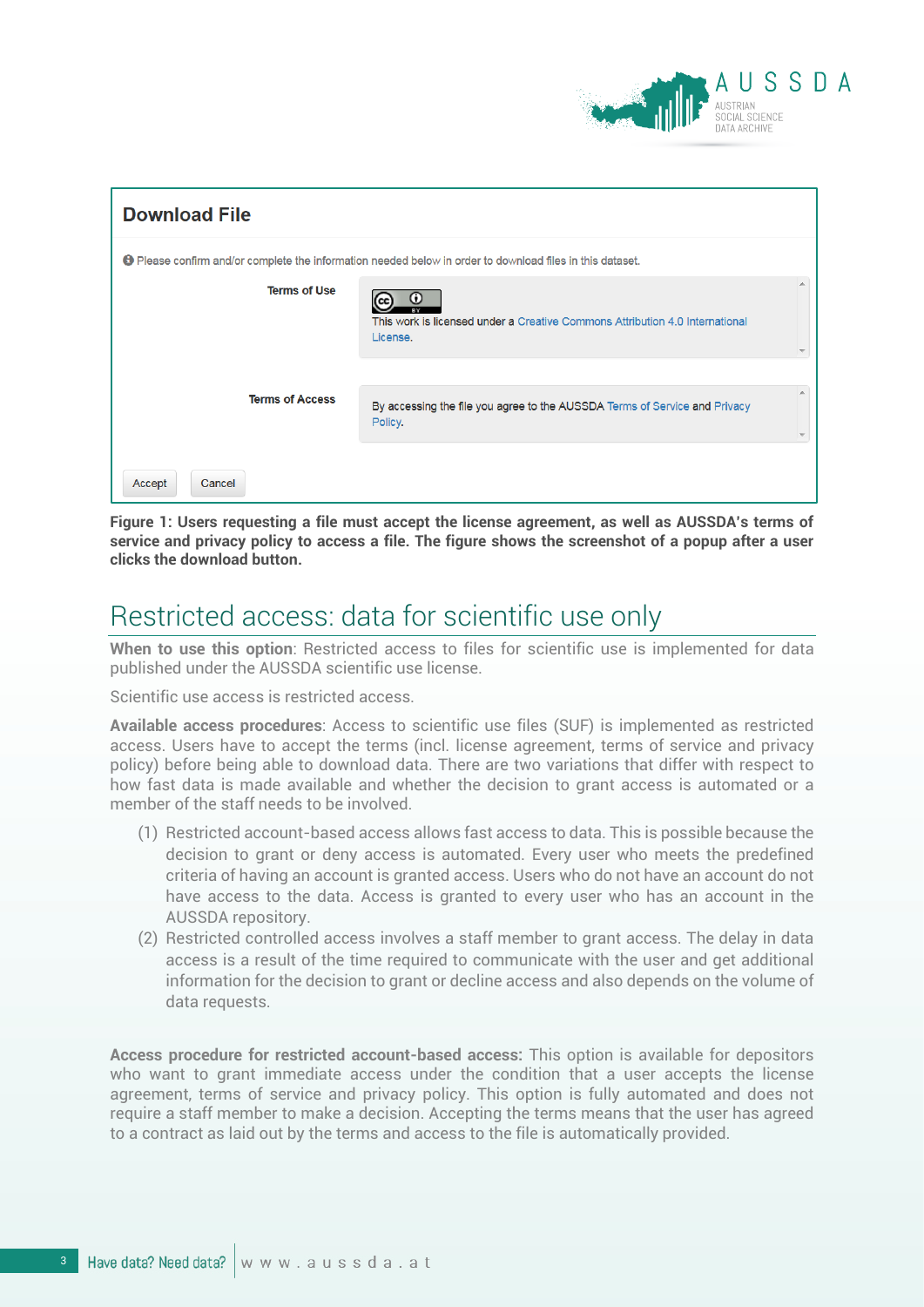

The access procedure is similar to the open access procedure with the difference being that only logged in users<sup>[2](#page-4-0)</sup> are able to download the data. Every visitor of the website can view the metadata and sees a "Request Access" button. Clicking this button informs the user that they need to log in to proceed. Logged in users will see a download button. The file can then be downloaded by clicking the button. This triggers a popup that shows the terms of use and terms of access. When the user accepts the data file is downloaded.

**Example in the AUSSDA repository:** Höllinger, Franz; Eder, Anja; Haring-Mosbacher, Sabine, 2019, "ISSP-2012 Austria - Family and gender roles (with supplementary questions on leisure, social contact, and health issues) (SUF edition)"[, doi:10.11587/WMBC7S,](http://dx.doi.org/10.11587/WMBC7S) AUSSDA Dataverse, V1.

Click the following link to see this option: <https://data.aussda.at/dataset.xhtml?persistentId=doi:10.11587/WMBC7S>

| <b>Download File</b>                                                                                        |                                                                                                                                                                                                                                                                                                                                                                                                                                                                                                                                                                                                                                                                                   |  |
|-------------------------------------------------------------------------------------------------------------|-----------------------------------------------------------------------------------------------------------------------------------------------------------------------------------------------------------------------------------------------------------------------------------------------------------------------------------------------------------------------------------------------------------------------------------------------------------------------------------------------------------------------------------------------------------------------------------------------------------------------------------------------------------------------------------|--|
| The Please confirm and/or complete the information needed below in order to download files in this dataset. |                                                                                                                                                                                                                                                                                                                                                                                                                                                                                                                                                                                                                                                                                   |  |
| Terms of Use                                                                                                | Diese Studie besteht aus verschiedenen Dateien, die unter verschiedenen Bedingungen für die Nutzung zur Verfügung stehen.<br>· Für Daten gilt der Lizenzvertrag, um Archivalien ausschließlich zu einem konkreten wissenschaftlichen Zweck zu nutzen.<br>· Für die Nutzung von Dokumentationsdateien und anderen Dateien gelten gesonderte Lizenzbedingungen, die weiter unten ausgewiesen<br>sind<br>Für die Nutzung von Daten: Lizenzvertrag, um Archivalien ausschließlich zu einem konkreten wissenschaftlichen Zweck zu nutzen<br>Durch Nutzung der auf der Plattform zur Verfügung gestellten Archivalien und Metadaten akzeptieren Sie die nachstehenden Lizenzbedingungen |  |
|                                                                                                             | und sichern zu, die Archivalien nach der Zurverfügungstellung ausschließlich zu den in der Lizenz geregelten Bestimmungen zu nutzen. Metadaten<br>sind mit einer CC0 1.0 Universal Lizenz versehen. Deren Nutzung ist uneingeschränkt möglich.                                                                                                                                                                                                                                                                                                                                                                                                                                    |  |
| <b>Terms of Access</b>                                                                                      | Für jede Datei, die Sie herunterladen und auf die eine Lizenzbedingung Anwendung findet, erklären Sie:<br>Ich akzeptiere die für die Datei gültigen Lizenzbedingungen (Lizenzvertrag). Falls ich alle Dateien auf einmal herunterlade,<br>akzeptiere ich alle Lizenzbedingungen.<br>Die Lizenzbedingungen befinden sich oben im Abschnitt "Terms of Use".                                                                                                                                                                                                                                                                                                                         |  |
| Cancel<br>Accept                                                                                            |                                                                                                                                                                                                                                                                                                                                                                                                                                                                                                                                                                                                                                                                                   |  |

**Figure 2: Users requesting a file must be logged in and accept the terms of use and access, including the license agreements. The figure shows the screenshot of a popup after a logged in user clicks the download button.**

**Access procedure for restricted controlled access:** Every visitor of the website can view the metadata. To request access a user must have an account and be logged in. Users can request access to a file by clicking a button labeled "Request Access". The button then changes its appearance to indicate that it has been clicked. This notifies the AUSSDA staff to take action. A staff member will contact the user and ask for additional information to make a decision about granting or declining access. Required information includes the specific scientific purpose as well as other information used to establish the users' credibility and intended use of the data. Some data requires a signed license agreement before data can be delivered. If the request meets the license criteria, access to the file is granted. The file is then showing a "Download" button instead of the "Request Access" button. Users can download the file by clicking the button. This triggers a popup that shows the terms of use and terms of access. When the user accepts, the data file is downloaded.

**Example in the AUSSDA repository:** PUMA, 2019, "PUMA Survey 5.1. Insights in societal changes in Austria", [doi:10.11587/5UHMKR,](http://dx.doi.org/10.11587/5UHMKR) AUSSDA Dataverse, V1.

 $\overline{a}$ 

<span id="page-4-0"></span> $2$  Users can log in with their institution's login if the institution supports the Shibboleth technology. More than 50 organizations in Austria support login with Shibboleth. Alternatively, users can sign up to create a new account.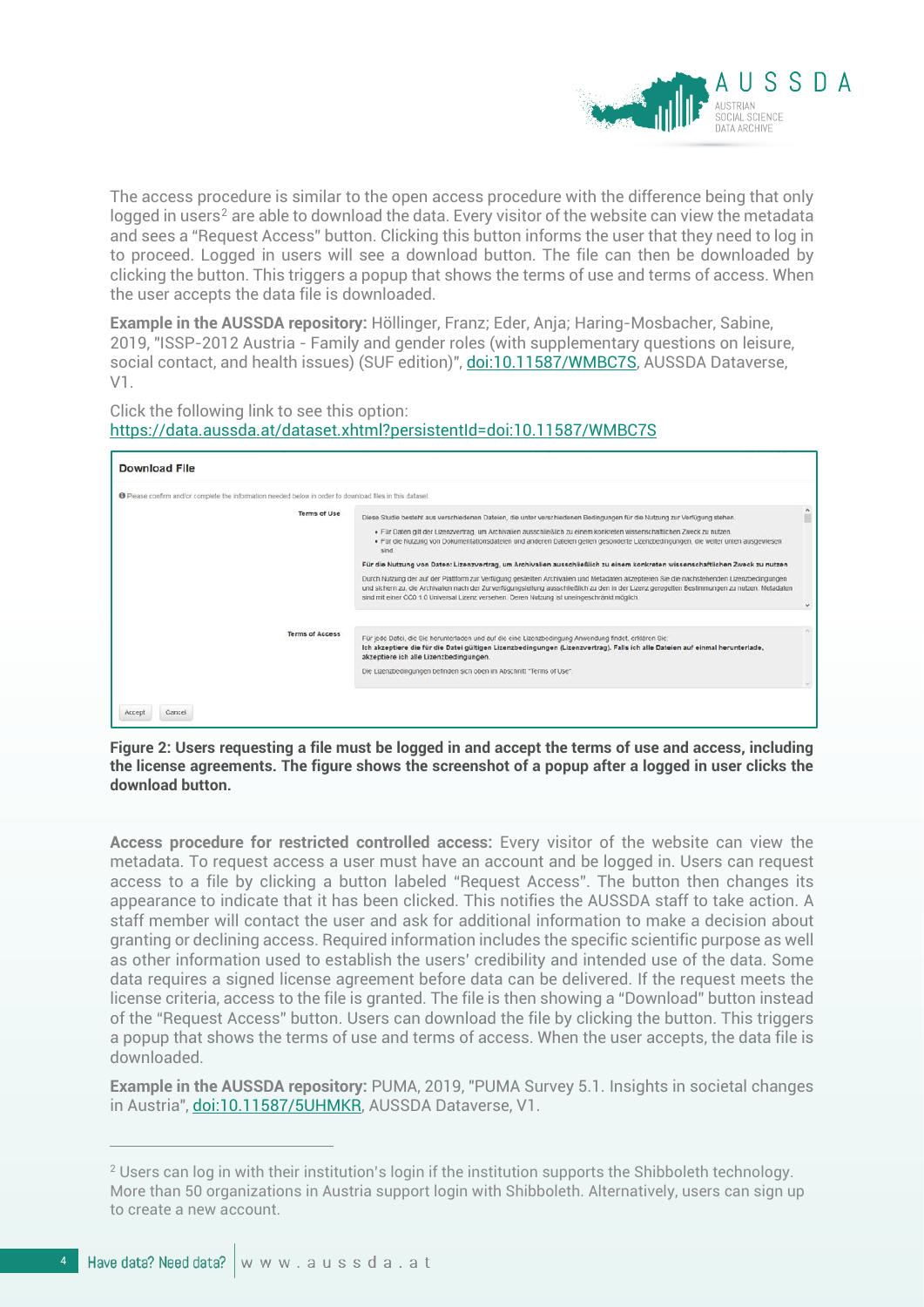

#### Click the following link to see this option: <https://data.aussda.at/dataset.xhtml?persistentId=doi:10.11587/5UHMKR>

|                                         |                                                                                                                                                                                                             | <b>IN</b> Request Access |  |
|-----------------------------------------|-------------------------------------------------------------------------------------------------------------------------------------------------------------------------------------------------------------|--------------------------|--|
| $\Box$                                  | 10037 co de v1 0.pdf<br>Adobe PDF - 233.1 KB - Apr 10, 2019 - 0 Downloads<br>MD5: 45eb9354ffecefcca5dc165bd4261f4f<br>Codebook<br>Codebook<br><b>Documentation</b>                                          | <b>IN</b> Request Access |  |
| $\overline{\phantom{a}}$                | 10037 da de v1 0.dta<br>Stata Binary - 254.6 KB - Apr 10, 2019 - 0 Downloads<br>MD5: 7af3e685fbe513c74c8ff14e75071e52<br>Œ<br>Core data file - STATA format - 121 Variables, 631 Observations<br>Data STATA | I Access Requested       |  |
| $\Box$                                  | 10037 da de v1 0.tab<br>Tabular Data - 210.3 KB - Apr 10, 2019 - 0 Downloads<br>⊞<br>121 Variables, 631 Observations - UNF:6:5VjY/OjJeDoVqsz1t6NTkQ==<br><b>Data</b>                                        | <b>IN</b> Request Access |  |
| $\begin{array}{ccc} \hline \end{array}$ | 10037 da de v1 0.zsav<br>Unknown - 106.2 KB - Apr 10, 2019 - 0 Downloads<br>MD5: e7bc26e91854a1d2573cde5a3ab60a41<br>Core data file - compressed SPSS format - 121 Variables, 631 Observations<br>Data SPSS | <b>IN</b> Request Access |  |
| $\Box$                                  | 10037 qu de v1 0.pdf<br>Adobe PDF - 2.2 MB - Apr 10, 2019 - 0 Downloads<br>MD5: 034bc26af8c1b6c170b05afa81408da6<br>Questionnaire<br>Questionnaire<br><b>Documentation</b>                                  | <b>IN</b> Request Access |  |
| $\Box$                                  | 10037 vi de v1 0.tab<br>Tab-Delimited - 47.9 KB - Apr 10, 2019 - 0 Downloads<br>MD5: bc520c79e3a6aff68b9cb171449cd5bd<br>⊞<br>Variable identifiers and descriptions - machine-readable<br>Documentation     | Request Access           |  |

**Figure 3: Users requesting a file must be logged in to request access. The figure shows the screenshot after the "Request Access" button has been clicked and AUSSDA staff has not yet granted access**

| $\qquad \qquad \Box$ |                                                                                                                                                                                                                | $\pm$ Download | <b>IN</b> Request Access |  |
|----------------------|----------------------------------------------------------------------------------------------------------------------------------------------------------------------------------------------------------------|----------------|--------------------------|--|
| $\Box$               | 10037_co_de_v1_0.pdf<br>Adobe PDF - 233.1 KB - Apr 10, 2019 - 0 Downloads<br>MD5: 45eb9354ffecefcca5dc165bd4261f4f<br>Codebook<br>Documentation Codebook                                                       |                | <b>IN</b> Request Access |  |
| $\Box$               | 10037 da de v1 0.dta<br>Stata Binary - 254.6 KB - Apr 10, 2019 - 0 Downloads<br>MD5: 7af3e685fbe513c74c8ff14e75071e52<br>Core data file - STATA format - 121 Variables, 631 Observations<br>Data STATA         |                | $\pm$ Download           |  |
| $\Box$               | 10037 da de v1 0.tab<br>Tabular Data - 210.3 KB - Apr 10, 2019 - 0 Downloads<br>121 Variables, 631 Observations - UNF:6:5VjY/OjJeDoVqsz1t6NTkQ==<br><b>Data</b>                                                |                | Request Access           |  |
| $\Box$               | 10037 da de v1 0.zsav<br>Unknown - 106.2 KB - Apr 10, 2019 - 0 Downloads<br>MD5: e7bc26e91854a1d2573cde5a3ab60a41<br>Core data file - compressed SPSS format - 121 Variables, 631 Observations<br>Data SPSS    |                | <b>I</b> Request Access  |  |
| $\Box$               | 10037 qu de v1 0.pdf<br>Adobe PDF - 2.2 MB - Apr 10, 2019 - 0 Downloads<br>MD5: 034bc26af8c1b6c170b05afa81408da6<br>Questionnaire<br>Documentation Questionnaire                                               |                | Request Access           |  |
| $\Box$               | 10037 vi de v1 0.tab<br>Tab-Delimited - 47.9 KB - Apr 10, 2019 - 0 Downloads<br>MD5: bc520c79e3a6aff68b9cb171449cd5bd<br>⊞<br>Variable identifiers and descriptions - machine-readable<br><b>Documentation</b> |                | <b>I</b> Request Access  |  |

**Figure 4: After AUSSDA staff has granted access to the data, the button indicates that the data set is ready to download. The figure shows the screenshot after access has been granted.**